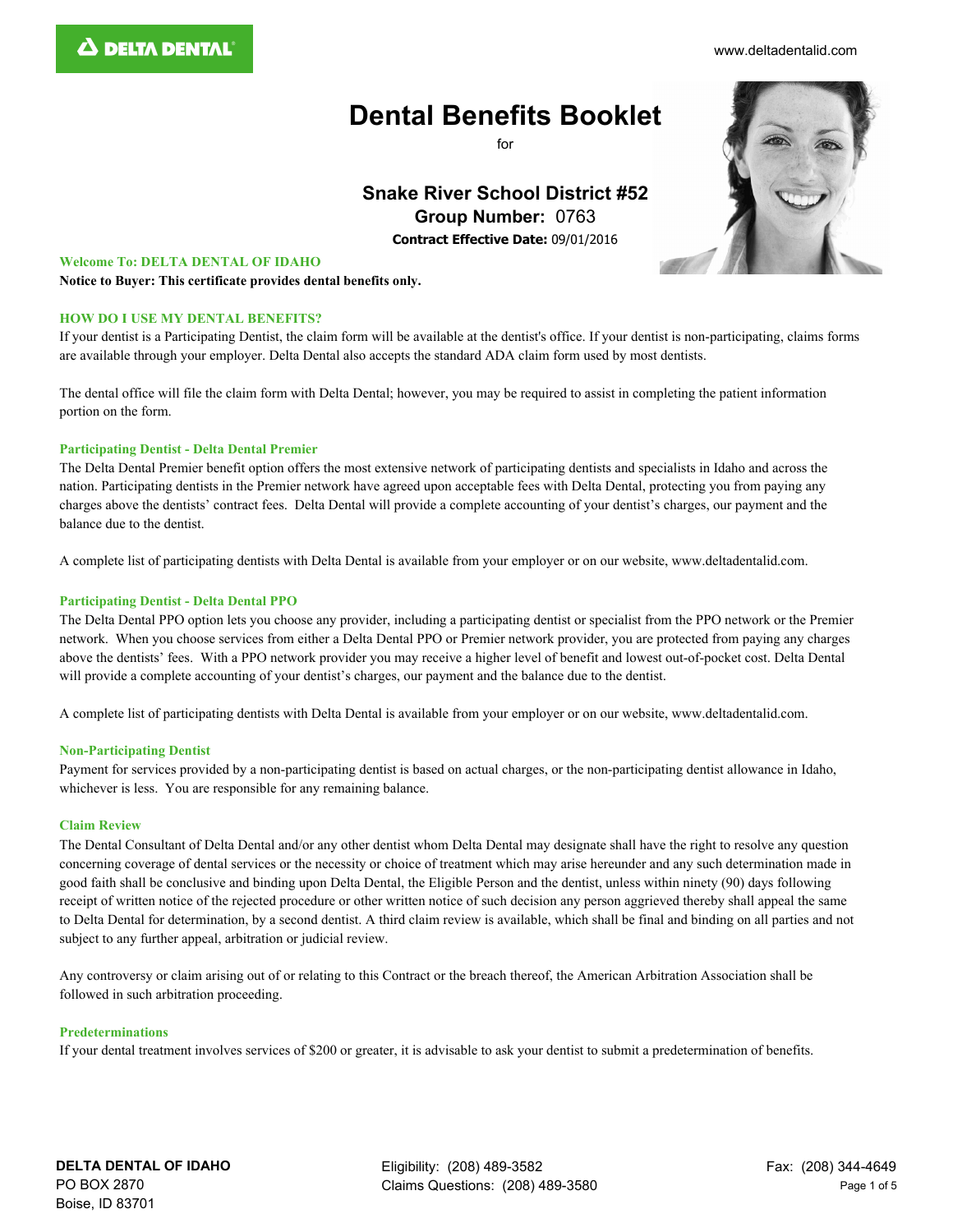A statement will be sent to your dentist estimating the amount of Delta Dental payment obligation and the amount that you will owe. These estimates will be subject to your continuing eligibility in the plan and the contract remaining in effect. If claims for other completed dental services are received and processed prior to the completion date of the proposed treatment, this may reduce Delta Dental's estimated payment for the proposed treatment and increase your obligation to the dentist. Predeterminations are valid for ninety (90) days from the date answered by Delta Dental.

## **Coordination of Benefits**

The dental benefits of the program are subject to the Coordination of Benefits provision in the Contract.

The Coordination of Benefits provision says that if a covered employee or their insured dependents have any other group insurance or any other form of individual, group or group type coverage that will pay for all or part of any dental services, payments will be coordinated with Delta Dental benefits so that the total amount paid will not be more than the allowed amount.

In no case will the Delta Dental payment exceed the amount, which would have been paid if there were no other insurance involved.

## **WHAT ARE MY PLAN'S BENEFITS?**

As a condition precedent to the approval of claim payments, Delta Dental shall be entitled to request and receive, to such extent as may be lawful, from any attending or examining dentist, such information and records relating to an Eligible Person as may be required to pay claims. Delta Dental shall hold such information and records confidential.

### **DEPENDENT ELIGIBILITY**

Your employer has the option of covering dependents or not under Delta Dental plans. Check with your employer to see if they have chosen to provide dependent coverage. If so, dependent age requirements are listed on the Coverage Plan Summary.

- 1. Children will include natural offspring, stepchildren, adopted children and foster children.
- 2. The dependent requirement and the age limitation for child dependents are stated on the Coverage Plan Summary.
- An unmarried dependent child over the age specified on the Benefits Endorsement page may continue to be eligible as a dependent if the 3. dependent is incapable of self support because of a physicial or mental incapacity that began before attaining the specified contract age (specified on the Benefits Endorsement page). A physician's certificate must be submitted to Delta Dental within six (6) months following your dependent attaining this age.
- 4. Newly acquired dependents must be enrolled on the first day of the calendar month following the date they become eligible dependents as defined above.
- 5. Newborns are covered from date of birth and should be enrolled on the first day of the calendar month following birth. Idaho State law requires that coverage shall be provided for adopted newborn children that are placed with the eligible employee within sixty (60) days of the adopted child's date of birth. Coverage for an adopted newborn placed with the eligible employee more than sixty (60) days after the birth of the adopted child shall be from and after the date the child is so placed. Coverage shall be provided for newborn children with congenital anomalies.

# **WHAT ARE THE LIMITATIONS OF MY PLAN?**

# **(Also see your Coverage Summary for plan specific limitations). Coverage is limited for:**

1. Optional treatment: If the Subscriber or Eligible Dependent selects a more expensive service than is customarily provided.

For example, if teeth can be restored satisfactorily with amalgam or composite material, the cost of inlays, onlays and crowns are not covered and the cost difference between the covered and the noncovered procedure is to be borne by the patient.

- 2. Payment Provisions: The following guidelines will be used to determine the date on which a service shall be paid:
	- a. For Full Dentures or Partial Dentures: On the date the final impression is taken.
	- b. For Fixed Bridges, Crowns, Onlays: On the date the tooth or teeth are prepared.
	- c. For Root Canal Therapy: On the date the root canal is initiated.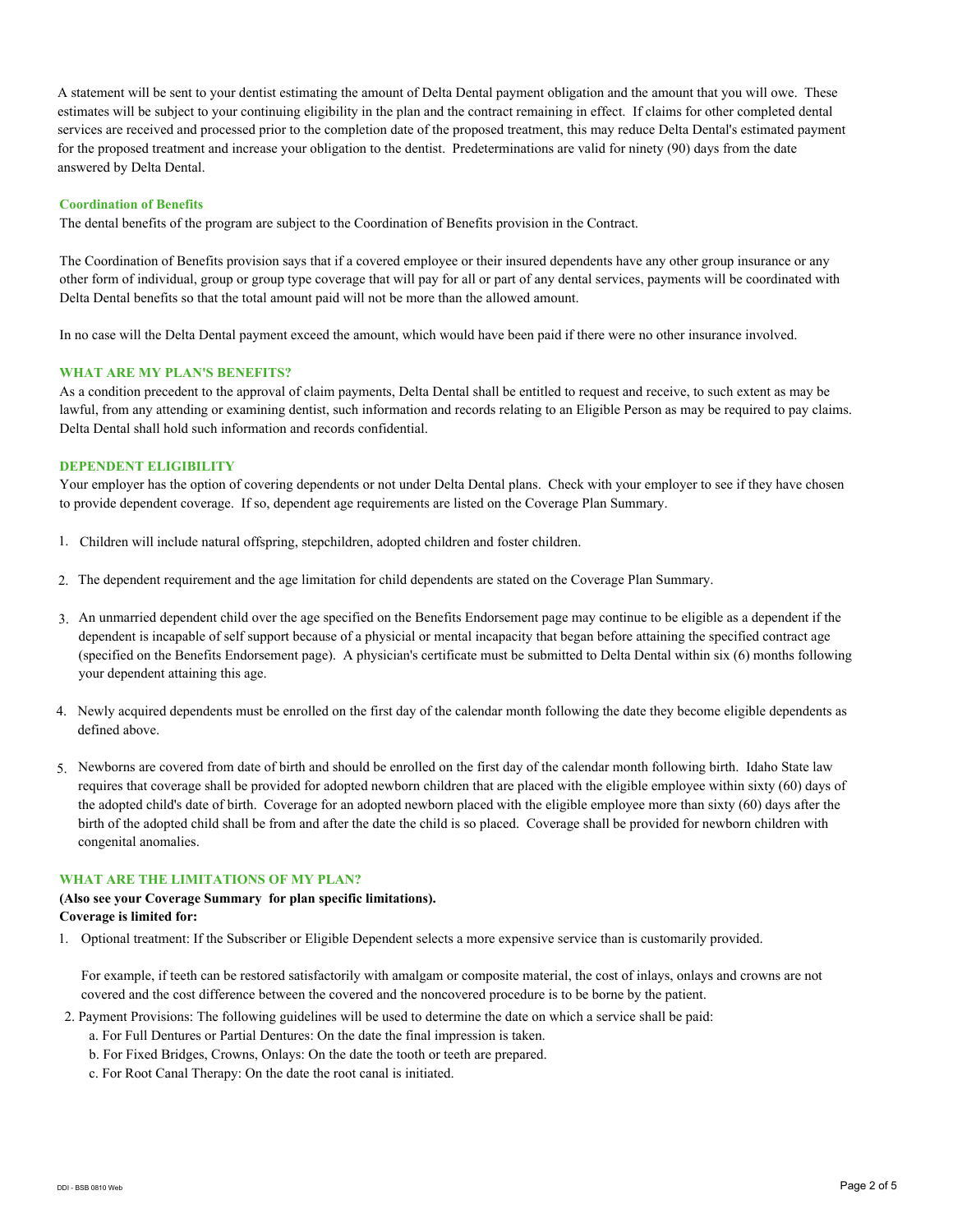- 3. Oral surgery is limited to minor surgical procedures and does not allow payment for services such as major surgery preparation for dentures.
- 4. All other services not specifically included in the Processing Policies.

# **WHAT SERVICES ARE NOT COVERED?**

- Appliances, restorations, or procedures necessary to increase vertical dimension or restore the occlusion are considered optional and the 1. cost is the responsibility of the patient.
- 2. Service for injuries or conditions which are covered under Workers' Compensation or Employers' Liability coverage; or services which are provided to the member of any Federal or State Government Agency; or are provided, without cost, to the subscriber by any municipality, county or other political subdivision.
- 3. Cosmetic services for purely cosmetic reasons.
- 4. Dental services including prosthodontic services, crowns or bridges started prior to the date the patient became eligible for such services under this agreement.
- 5. Occlusal (complete) equilibration and/or treatment for TMD disturbances.
- 6. Separate charges for anesthesia other than general anesthesia and IV sedation administered by a licensed dentist in connection with covered oral surgical services performed in a dental office.
- 7. Prescription drugs.
- 8. Tooth transplants.
- 9. Oral hygiene instruction and dietary instruction.
- 10. Plaque control programs.
- 11. Myofunctional therapy.
- 12. Veneers placed for cosmetic purposes only.
- 13. Hospitalization.
- 14. Broken appointments.
- 15. Duplicate dentures.
- 16. Charges for dental services performed by a dental mechanic or another dental technician who is **not licensed.**
- 17. Periodontal splinting, including crowns or bridgework.
- 18. Delta Dental is not obligated to pay claims received more than twelve (12) months after the date of rendition of the service.
- 19. Experimental procedures not yet approved by Delta Dental.
- 20. All other services not specifically included in the Processing Policies.
- 21. Orthodontic services.

#### **WHEN DO MY BENEFITS END?**

Benefits under your plan will end when the earliest of any of the following happens: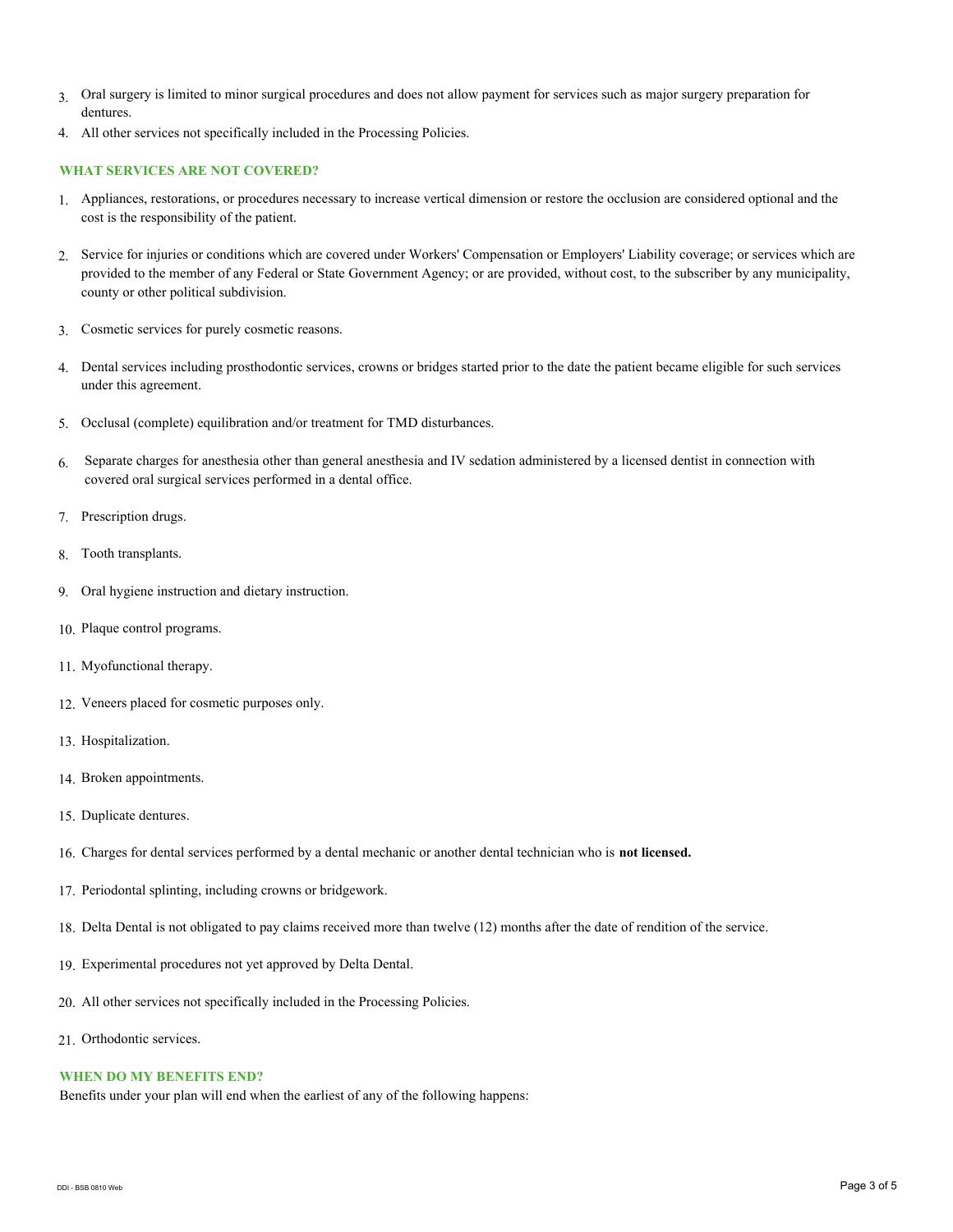- 1. The date the plan is discontinued or the date on which contributions are no longer made by your employer. Idaho State law requires that if someone is disabled due to a dental condition, coverage would be extended to any person disabled, for the disabling condition, only for a period of twelve (12) months or less, whichever occurs first.
- 2. The end of the calendar month during which termination of full-time employment occurs.
- 3. The end of the calendar month during which the family member no longer meets the requirement of eligible family member.

## **IS COVERAGE AVAILABLE AFTER TERMINATION OF COVERAGE?**

As required by Title X of the Consolidated Omnibus Budget Reconciliation Act (COBRA), this provides the extended coverage option to persons losing eligibility under their group health plans. This is applicable only to groups of 20 or more eligible employees. In consideration of the payments specified in the group contract, and subject to all of the terms and conditions thereof, Delta agrees to provide Benefits to persons who elect continued coverage.

- 1. For the purposes of elected continuous coverage, each of the following shall constitute a Qualifying Event.
	- a. Termination of an Eligible Employee's employment with the Applicant (other than for gross misconduct), or a reduction in the number of hours worked by the Eligible Employee to less than the minimum number of hours required under the contract.
	- b. Death of an Eligible Employee.
	- c. Divorce of legal separation from an Eligible Employee.
	- d. An Eligible Employee becoming entitled to Medicare benefits.
	- e. A dependent child ceasing to meet the description of dependent child.
- 2. Eligible Employees whose coverage under this program is terminated by reason of a Qualifying Event may elect to continue coverage for themselves and their Eligible Dependents for eighteen (18) months following the month in which the Qualifying Events occurs.
- Eligible Dependents whose coverage under this program is terminated by reason of any of the Qualifying Events described in Section1 (b) through (e) may elect to continue their coverage for thirty-six (36) months following the month in which the Qualifying Event occurred. 3. Continued coverage elected by a person shall be effective as of the first day of the month following the applicable Qualifying Event
- described in paragraph 1. However, benefits shall not be available to a person electing continuing coverage before Applicant furnishes Delta with the data about such person required in Section 3.01 of the Contract, along with all dues then currently payable for such person as stated in the Contract. 4.

Delta shall not, in any event, make benefits available with respect to any person for whom such information and dues are not received by Delta within 60 days of the date such person is required by law to notify Applicant of his or her election.

- 5. A person's continued coverage elected under Sections 2 or 3 above shall terminate on the last day of the month in which any of the following events first occurs.
	- a. The period continued coverage specified in Section 2 or 3 expires.
	- b. The Contract terminated.
	- c. Applicant fails to pay dues for the person as specified in the Contract.
	- d. The person with continued coverage becomes eligible as an employee under another dental benefit plan.
	- e. The person becomes eligible for Medicare benefits.

f. The person with continued coverage by virtue of having been the spouse of an Eligible Employee remarries and becomes eligible under another dental benefit plan.